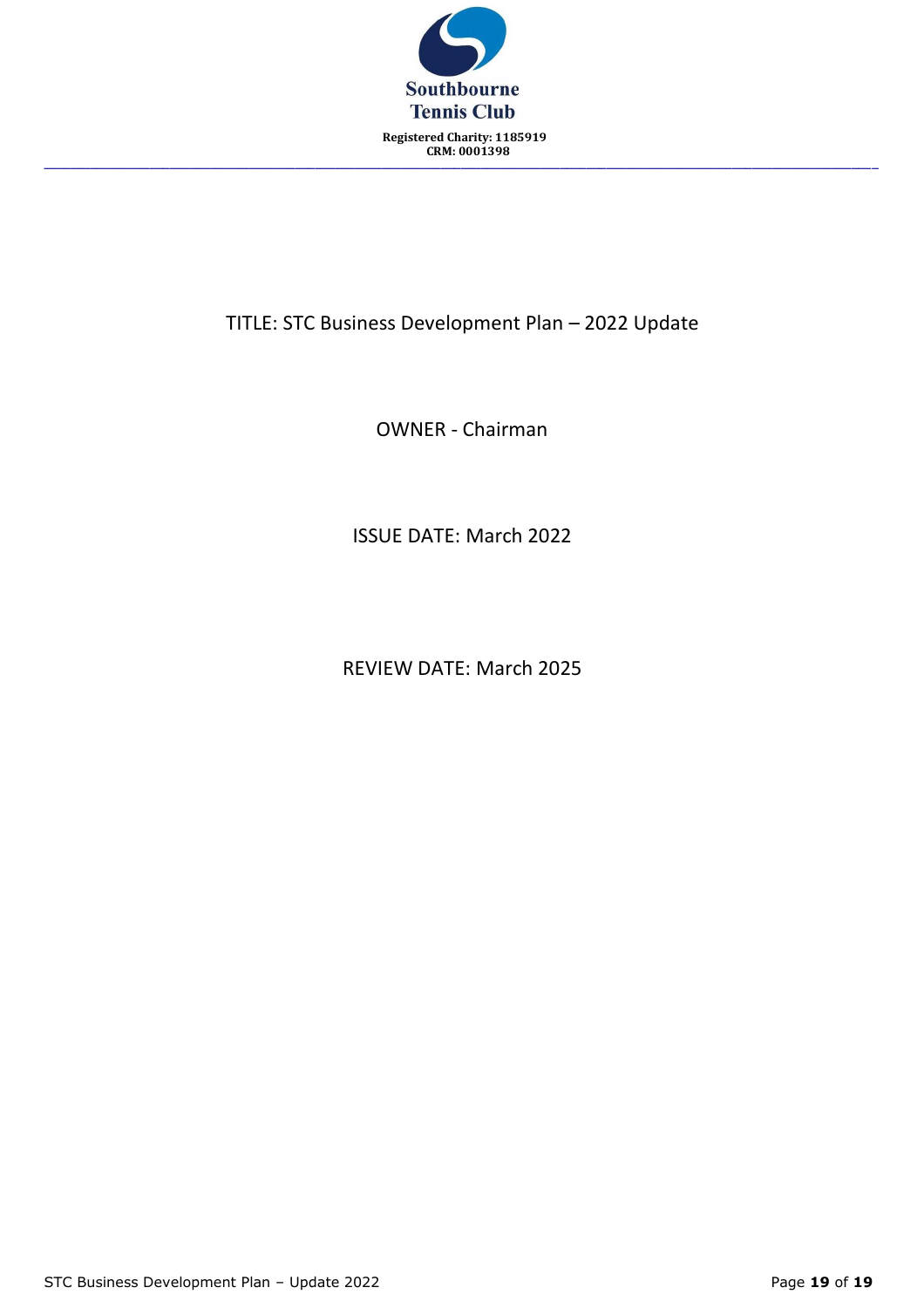

# **Business Development Plan**

# **Draft v2.0**

# **24th March 2022**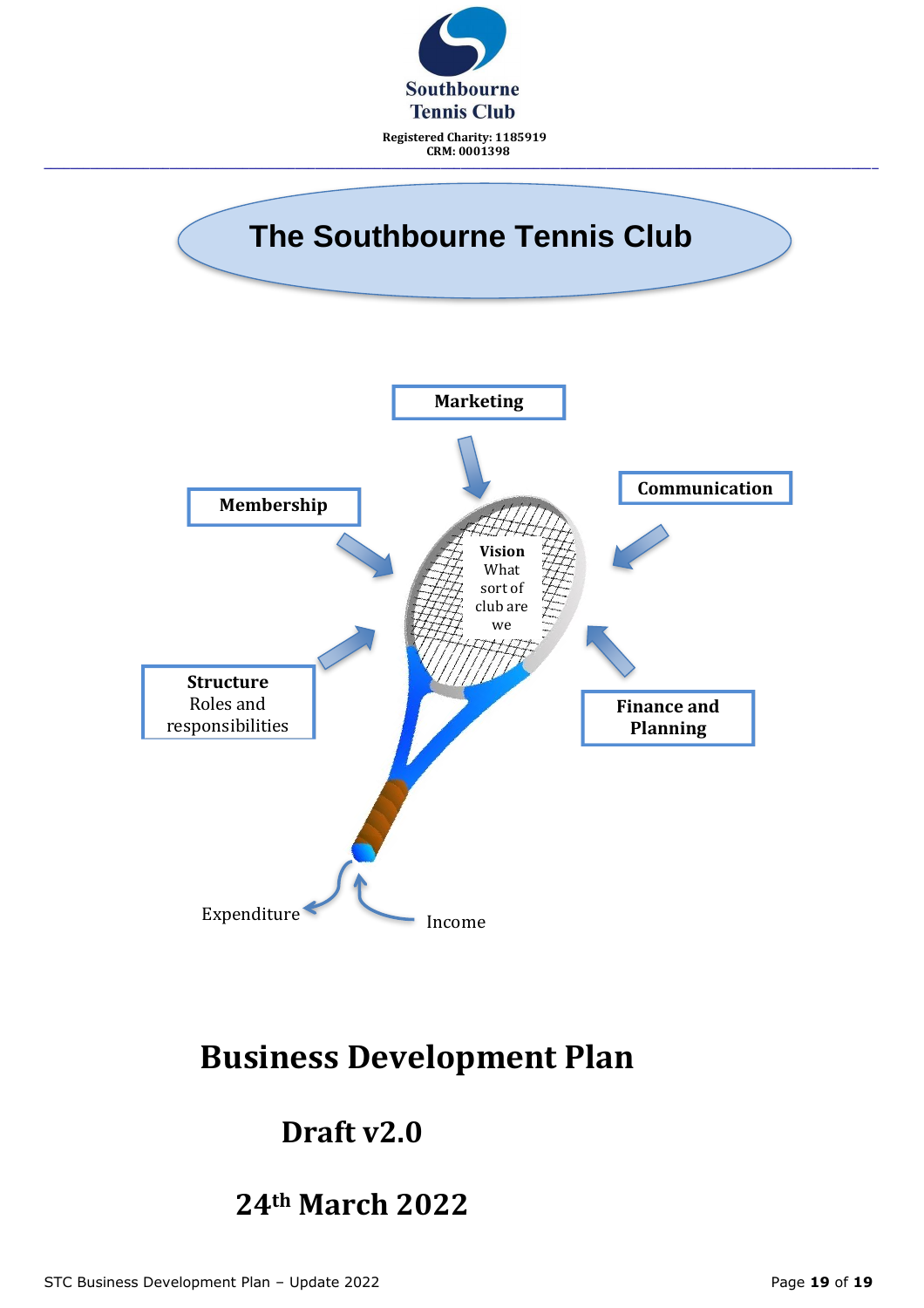

## **1 EXECUTIVE SUMMARY**

The first Southbourne Tennis Club Business Development Plan was created in January 2019 and has provided strategic guidance for the committee for the last 3 years.

During that period the club has made some valuable progress against the objectives identified and has managed its way through the Covid-19 pandemic.

As we emerge from the pandemic back to a new normality it seems appropriate to update the Business Development Plan by recording progress made, reconfirming areas that continue to require the focus of the committee and additional areas of improvement that have been identified through a membership survey conducted in November 2021.

In 2019 we faced:

- An aging and but increasing membership (possibly due to the pandemic)
- A lack of members in the 30 50 year age range
- The need for increased funding for on-going maintenance and longer-term capital expenditure
- Untapped opportunities to gain sources of funding whether grants, loans, sponsorship, donations or bequests
- Club facilities that require continual renewal in order to attract members and serve as a 'destination' for members, not just a transit lounge!

Meeting these challenges is essential not only to our survival, but also to ensuring that the club thrives. The business plan aims to future proof our membership, facilities, finances and management structure to achieve long term stability.

The purpose of this updated Business Plan, therefore, is to set out our priorities for the coming 3 years and highlight the essential changes the club needs to make to continue its past success. It includes the specific objectives we feel will see us through this period and to a future of greater certainty – providing:

- A solid basis for The Club's investment and development decisions.
- A reason for inviting sponsorship and external funding to The Club.
- Clear objectives, on which underlying activities can be based.

This **executive summary** gives a picture of what we need to change and the essential broad actions we need to take. The business plan will then break down these areas further, looking in some detail at:

- where we were in 2019
- where are we in 2022
- specific objectives and the necessary actions that will take us to achieving those objectives.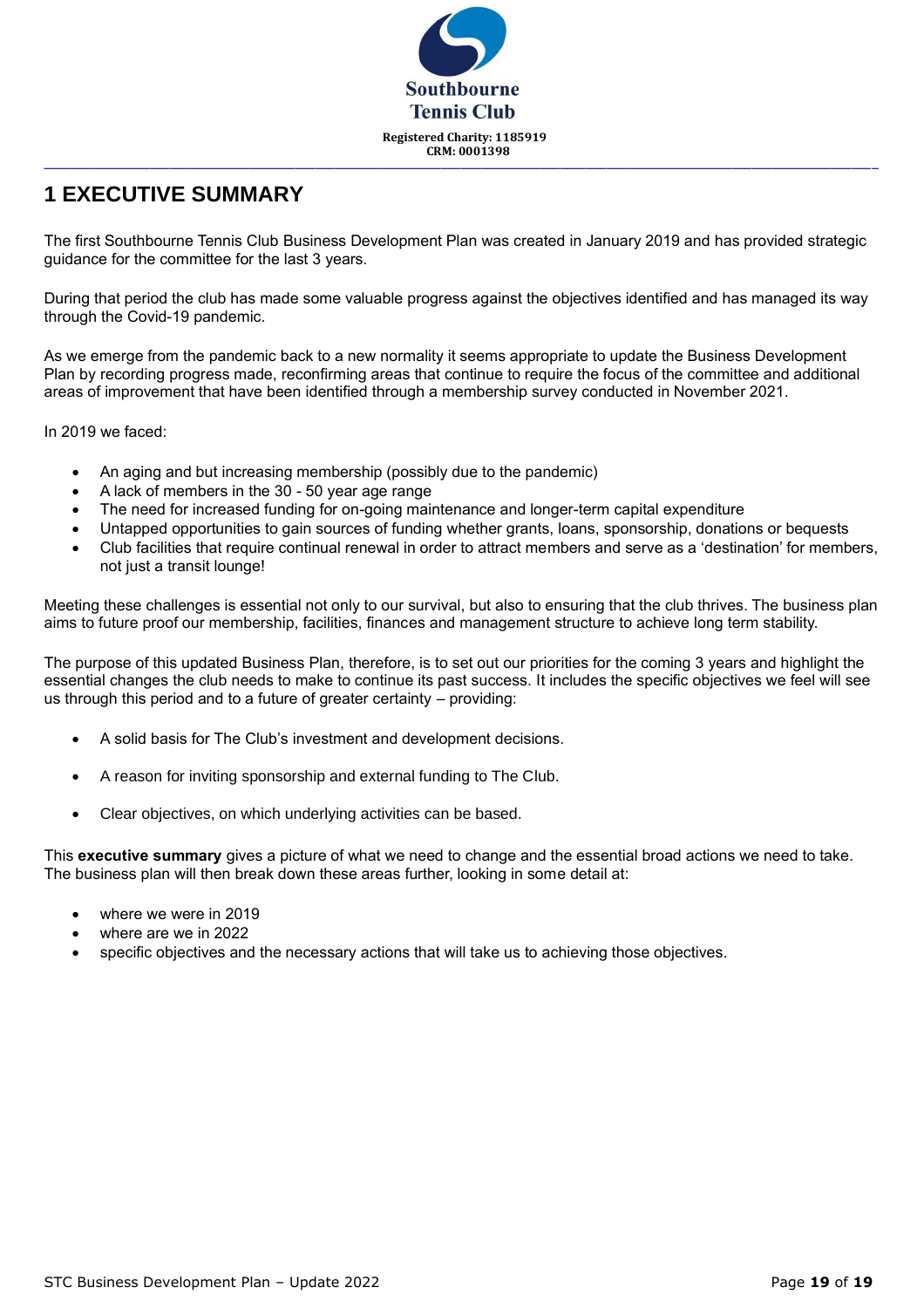

### **Our Priorities:**

The following priorities within the 2019 Business Plan are reiterated with progress up to the beginning of 2022 highlighted:

#### *Finance – our financial position and options need to be clearer.*

• Clarify the club's financial position and establish predicted/possible income and expenditure scenarios and investment project implications.

A long-term investment plan has been created based on forecast income and expenditure for a period of 10 years.

• Identify and explore all sources of possible funding, whether grants, loans, sponsorship or bequests

Due to the difficulty of recruiting a committee member to lead this activity no progress has been made.

• Complete lease with BCC

Several meetings were held with Bournemouth Council and a way forward was identified. Unfortunately, due to a reorganisation of Bournemouth, Christchurch and Poole councils and the retirement of the council lead on this activity, progress has stalled, and we await further contact from the BCP council. Provision is being made in the accounts for any arrears that become payable.

#### *Structure – this needs to reflect the importance of Marketing and Business Development.*

• Create a new committee position titled 'Marketing and Business Development' in order to create a Marketing Plan for the club and establish a culture that recognised that all members, committee, coaches and players, have a role to play in both generating and retaining membership.

To date it has not been possible to find a volunteer to take on this role. Efforts will continue to be made by the existing committee members on an ad hoc basis.

Complete registration of our Charitable Status

This was completed in March 2019

#### *Marketing – the club is at risk if raising the membership numbers is not given the necessary importance*

• Create Marketing and Business Development Plan to increase the level of membership to a minimum level for the club to achieve a break-even position. Break even in this context means generating sufficient funds to cover costs and on-going maintenance expenditure.

The current membership levels are currently providing enough income to contribute to a sinking fund as recommended by the LTA along with a break-even position with respect to revenue expenditure. However, we are in the first year of paying for general maintenance to be carried out around the club and it will be necessary to evaluate whether this is a sustainable approach long-term.

#### *Membership – members need to feel drawn into the club, their successes and progress celebrated.*

• Improve member's experience (new and old) whenever and wherever they come in contact with the club and its facilities. Make it a place people want to come and enjoy before, during and after playing tennis. This includes facilities, member experiences and communication.

A significant number of improvements to the STC facilities have been made. During lockdown the coaches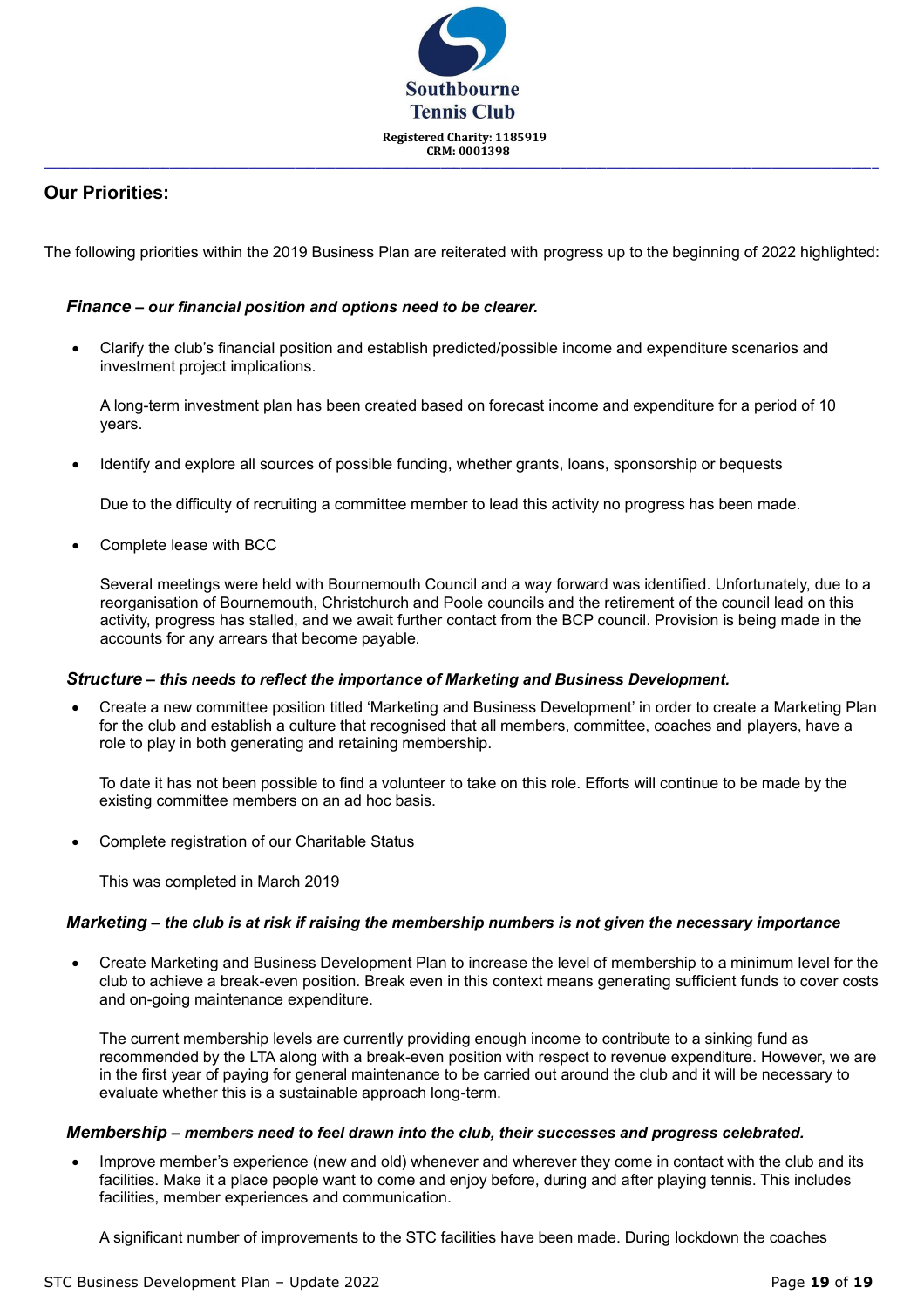

painted the inside of the club house and carried out several overdue pieces of maintenance. The internal furniture has been replaced to provide an improvement in the user experience.

The floodlights have been replaced with LED lighting to improve the playing experience and reduce maintenance and running costs.

The remainder of the car park has been surfaced and lined to improve the user appeal of the club.

#### *Communication – our success comes from the relationship the club has with its members.*

• Review effectiveness and consistency of all communication methods whether notice boards, emails, website etc. to ensure we have entered the 21<sup>st</sup> century.

The STC website continues to be used as an information source for prospective and existing members. The content is largely static.

The committee are looking to use social media (in particular Facebook) to promote the club.

• Achieve clearer and more focused communication - for many reasons. Importantly we need to connect members and their skill/motivation to the needs of the club.

Monthly Newsletters are being emailed to members to provide information of all aspects of the club.

• Clarify roles and responsibilities re managing communications whether written, electronic or face to face,

Currently the chairman and the coaches provide most of the electronic communication on behalf of the committee.

#### *Membership Survey November 2021 – our continued success comes from providing the membership with an attractive and cost-effective offering.*

• A survey was sent to all adult members in November 2021. The objective was to ensure that the club continues to meet members' needs and to generate ideas to help the committee improve the club.

The following areas were highlighted by members and the committee will look to make improvements in these areas where practical

1) Create a club session specifically for beginners at the weekend to provide a pathway from beginner coaching to Green club sessions. Focus on emphasising to members the different standards for the Red and Green club sessions.

2) Continue the special offer and consider other membership deals for new members during April & May. Encourage prospective members to try tennis at the club without being charged.

- 3) Consider more use of social media to advertise the club
- 4) Offer a wide range of social activities for members and prospective members
- 5) Ensure all members have a copy of the club rules and attempt to improve court etiquette

All the steps taken support our understanding of two important areas.

Firstly... - what is our 'Vision' - what sort of club do we want to be? This will drive the behaviours within the club.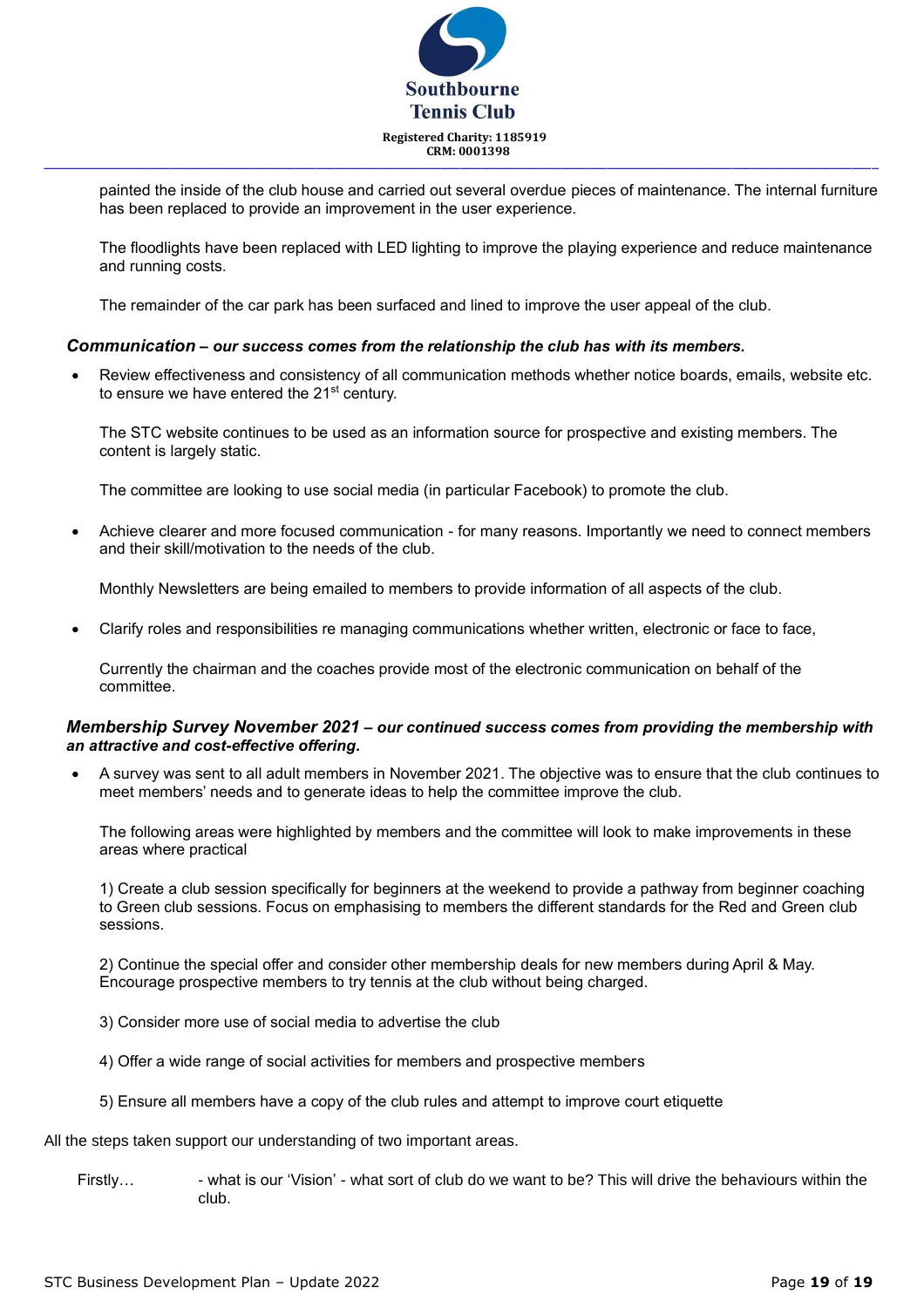

Secondly...  $\cdot$  - why do people join the club – what persuades them to join? This allows us to target those we want to attract as new members.

## **2 INTRODUCTION**

This Business Development Plan aims to:

- Provide a solid basis for The Club's investment and development decisions.
- Provide a basis for inviting sponsorship and external funding to The Club.
- Provide clear objectives, on which underlying activities will be based.

STC has followed the LTA template/guidance where possible in the creation of this BDP. In addition to the categories suggested by the LTA, The Committee has chosen to explore:

- Club senior, junior, tournament and league tennis.
- Tennis services to the local community.
- Members experience/Club Social activities.
- Club facilities and maintenance
- Club operations, marketing, and management.

These continue to be the priority areas of focus for the committee.

This updated BDP covers a three year period from March 2022.

### **3 FINANCIAL MANAGEMENT**

This section looks at how the Club plans, reports and manages its finances. It also looks at how it raises funding and investment to support the club's activities. It considers internal fundraising, external investment in the club, opportunities for grant-funding support, and ways to improve the efficiencies of the club and thereby reduce expenditure.

#### *3.1 Where were we in 2019?*

Scrutiny of the Club's projected 2018-19 accounts leads to the following observations:

- The primary source of Club income is from membership subscriptions. However, this has fallen by 25% over the past 4 years as a result of membership levels falling.
- There is no sponsorship or legacy income.
- There is only £210 of donation income.
- There is no income from matched funds, gift aid, or fundraising.
- There has been a 68% increase in utility costs over a five-month period from 2017 to 2018.
- There is no surplus available for transfer to the sinking fund

#### *3.2 Where are we in 2022?*

#### **Objective 1: Develop and implement a more proactive style of management and reporting**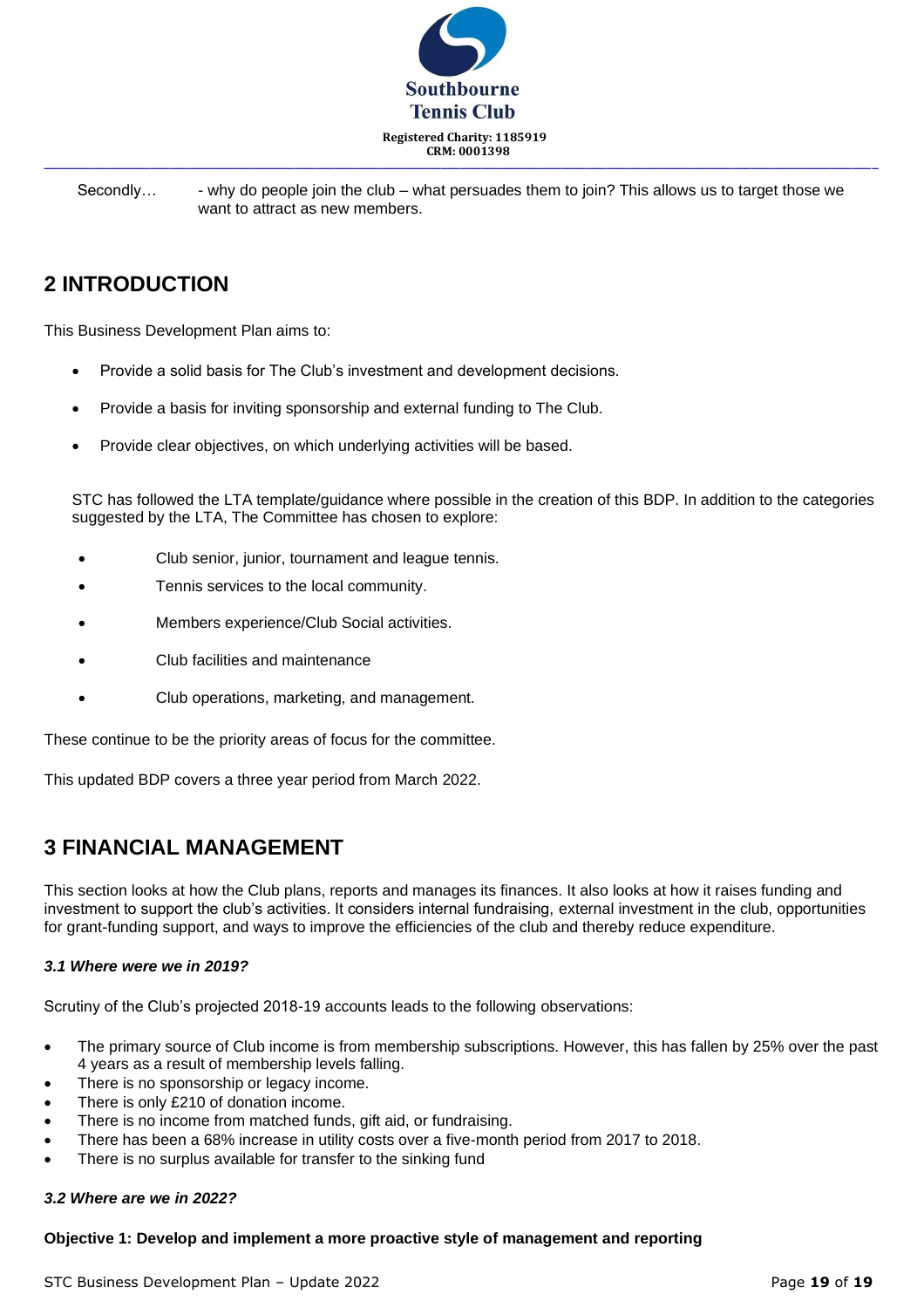

The committee recognised that holding the AGM in October and setting membership fees at that time was not appropriate timing. Consequently the 2022 AGM will be held in April where the membership fees will be set.

In order to align the financial year with the AGM, changes have been made so that the financial year will run from January to December rather than April to March.

The accounts are reviewed at committee meetings bi-monthly where financial decisions are discussed and spending ratified.

A long-term plan has been developed for the sinking fund. Capital expenditure has been scheduled for all major projects.

The sinking fund is being increased annually in accordance with LTA recommendations.

The LTA loan for the club house comes to an end in 2023.

#### **Objective 2: Document all key financial policies**

The treasurer now creates an annual budget for the year based on anticipated income and known and likely expenditure. This allows the committee to measure the performance against the budget and helps to identify areas of concern.

A 10-year capital plan based on the sinking fund has been created and updated over the last year. It is based on the LTA requirements for a club of our size and encompasses all major aspects of expenditure that can be reasonably foreseen.

The committee has started to examine utility costs and this will continue on an annual basis.

#### **Objective 3: Develop relationships and seek funding from partners and sponsors**

Due to the inability to recruit a specific person on to the committee to lead fundraising and sponsorship, progress has been made in a very ad hoc way.

A grant of £5000 was secured from the Dorste LTA towards the replacement floodlights

A small amount of sponsorship has been received from a local estate agent.

A large amount of donations was received from members following the reduction in membership fees due to the Covid-19 closure of the club. It is anticipated that donations will fall back to a low level going forward.

The head coach has secured some funding for The Disability Tennis Programme but we believe that this could be increased if this became the focus of a committee member.

#### **Objective 4: Complete negotiations on leases with BBC**

Negotiations were well advanced with BBC in 2019.

The restructuring of the council into Bournemouth, Christchurch and Poole Council (BCP), the retirement of the council representative and the Covid-19 pandemic has resulted in no further progress being made.

The committee will reengage with the council when they have the capacity to complete the negotiations. In the meantime, financial provision for any arrears that may be payable has been made in the accounts.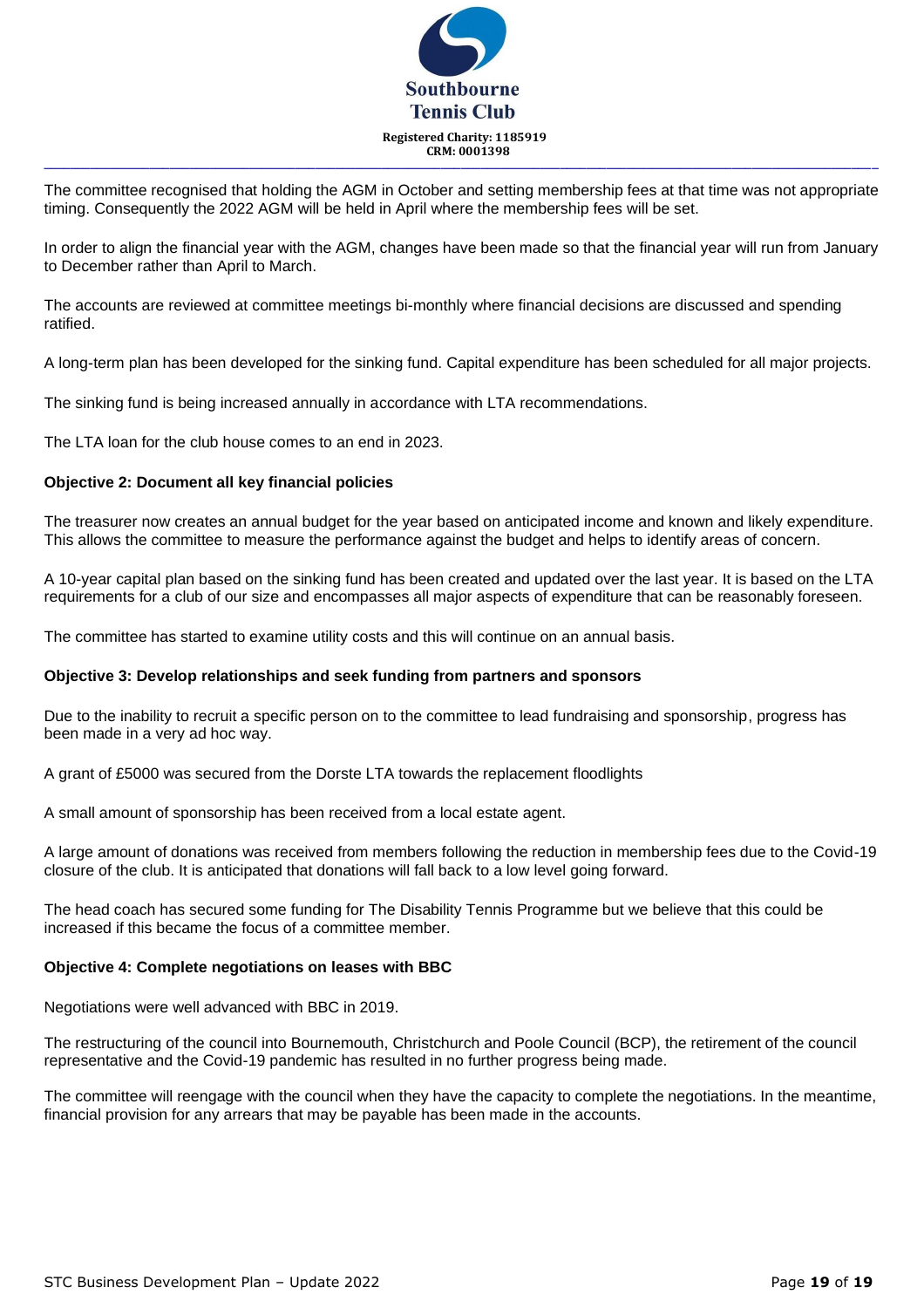

## **4 CLUB OPERATIONS AND MANAGEMENT**

#### *4.1 Where were we in 2019?*

The Club has refreshed its by-line and purpose to reflect its broader role in the community: *'Southbourne* **Tennis Club is a diverse member's club with an outstanding community programme'**. Its main purpose is: *'to maintain and where possible extend access to the whole community to improve their health and well-being by taking part in physical and social activity, specifically through participation in tennis'*.

STC operates as a non-profit making, limited company by guarantee. Every full member is a shareholder with a limited liability of £1. Club articles were created in 1965 when The Club was formed and these are supported by a set of Club rules. Following detailed discussions and presentations, at it's meeting on 10th September 2018 the STC Committee formally endorsed The Club applying for charitable status. The divergence between the current Club articles and Club Rules will be addressed during the application process for charitable status.

The Club is managed by a Members Committee. Committee members are company directors and have responsibilities under the Companies Act 2006. It is registered with the LTA and fully complies with all of the requisite LTA standards and policies.

#### *4.2 Where are we in 2022?*

#### **Objective 1: Complete the work to register The Club for charitable status.**

The club was registered as a charity in March 2019.

The committee members now have the additional responsibility of being Charity Trustees.

Operating as a charity should enable the club to secure additional funding.

#### **Objective 2: Review governance arrangements to focus upon the Club's objectives**

The STC Committee will review the current roles and responsibilities of its members alongside examining the function of each role. This is with a view to ensuring that the Committee is able to operate at a more strategic level as well as to enable and facilitate the delivery of the Club Business Development Plan. Emphasis needs to be given to Fund Raising and Marketing, identifying how better links can be made with junior tennis and younger players and altering the level and type of involvement that the Club Coach has with the Committee.

The lack of committee members has delayed any progress in this area.

# **5 MARKETING AND BUSINESS DEVELOPMENT**

The Club has in simple terms two offerings – join as a paid member or use the courts on a 'Pay & Play' basis.

**Pay and Play** is an LTA initiative that has been in place for 4 years, whereby members of the public can register and book playing time via the Clubspark online system. It aims to create opportunities for people in the local community to try tennis, and to encourage more people to become Club members. Pay & Play is defined in the Club Rules as follows:

- Pay and play sessions are available to the public between 12-3.30 every day and at other times if there is no prior booking.
- The cost of booking a court will be £6 per hour.
- Pay and play courts can be booked up to three days in advance.
- There is a limit of four bookings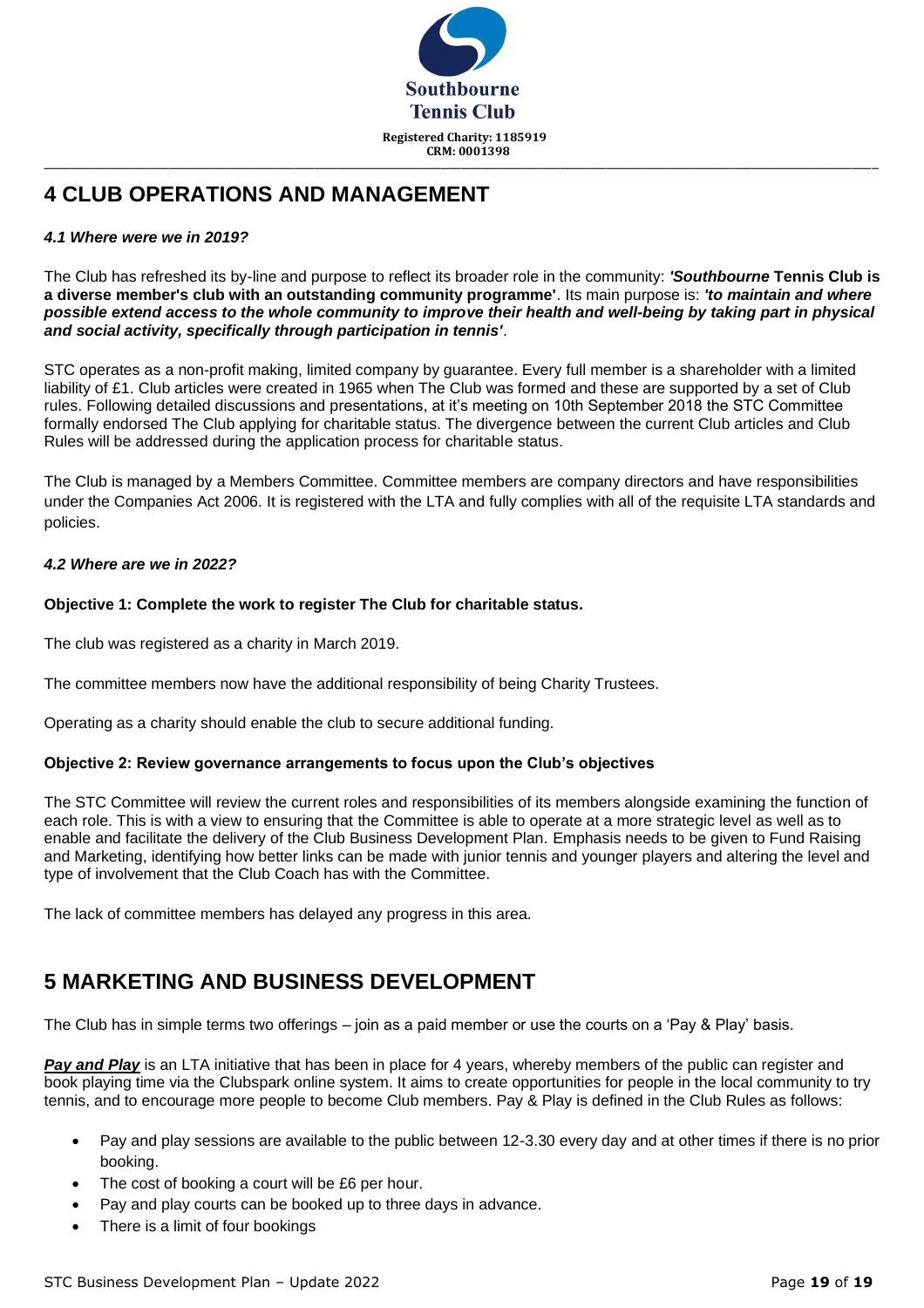

It is expected that after four bookings individuals become members at ours or another local club or facility.

*Full membership* is detailed in the following section

#### *5.1 Where were we in 2019?*

Membership is managed using the LTA's Club Spark system. The system is also used for email communications with those members who have registered an email address.

Current membership groups can be seen in the table below. Membership fees are set to rise for some membership groups at the next renewal in June 2019. Specifically the increases are Adult from £195 to £215, Over 65 from £146.25 to £161.25 and Country from £100 to £110. A 10% discount is applied to all members joining from one household. Fees are paid in a lump sum, with no option to pay in instalments.

| <b>Membership Group</b>  |      |                 | Paid up members as at 31 May each year |                | <b>Jan 2019</b> |
|--------------------------|------|-----------------|----------------------------------------|----------------|-----------------|
|                          | 2015 | 2016            | 2017                                   | 2018           | 2019            |
| <b>Adult</b>             | 157  | 127             | 123                                    | 121            | 101             |
| <b>Country</b>           | 13   | 12 <sub>2</sub> | 15                                     | 14             | 11              |
| Over 65's                | 33   | 39              | 42                                     | 44             | 54              |
| <b>Student</b>           | 5    | 3               | 3                                      | 3              | 1               |
| <b>Juniors</b>           | 72   | 71              | 61                                     | 57             | 58              |
| <b>Girls Friday Club</b> | n/a  | n/a             | 9                                      | $\overline{7}$ | 4               |
| total paid members       | 280  | 252             | 253                                    | 246            | 229             |

*Figure 1 – Table of Membership*

From the table it can be seen that although the number of members in the 'Over 65' Group is increasing, the number of Adult Members is declining. In addition, the number of Junior Members is declining since few go on to become Adult Members. Fluctuations in annual membership are not unusual, and tennis has declined in popularity across the UK along with other sports. However, these figures show a significant decline in adult and junior members over the past 4 years. This has reduced annual membership income by 25%.

The Club has consulted members and ex-members to establish reasons for the membership decline. Findings were:

- Members who have not re-joined have found other activities instead of playing tennis. A number who did not rejoin this year said they were 'too busy' to play for a variety of reasons
- Members retained are ones with longstanding friendships, who organise private games at the club such as fixed fours.

#### *5.2 Where are we now in 2022?*

The progress of objectives under this heading were dependent upon recruiting a Marketing Committee member with clear role and responsibility for increasing the number of member the club attracts. This person would then form a working group principally to achieve the following objective and help put into practice the actions that come from it. Unfortunately it has not been possible to recruit anyone to fulfil this role.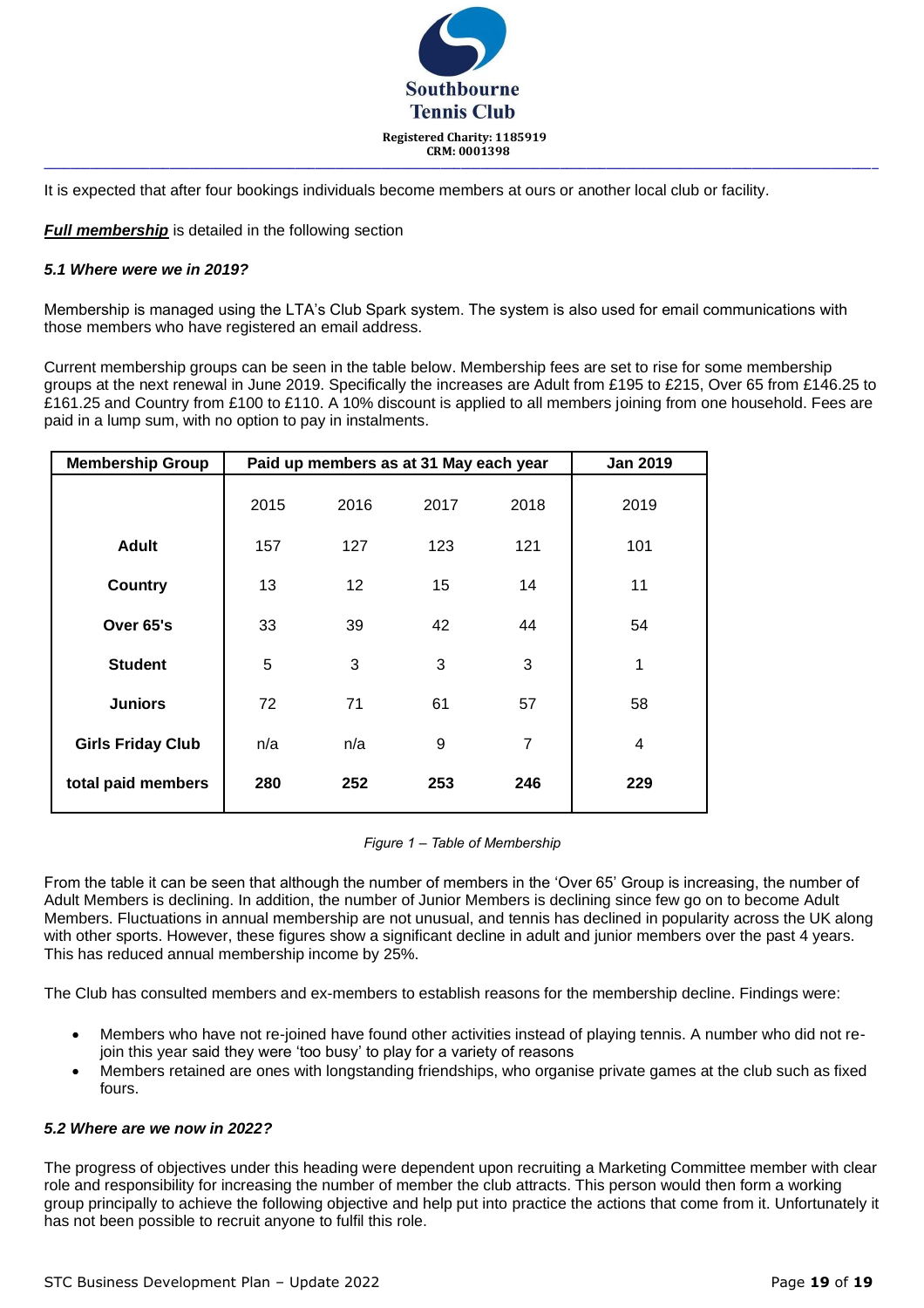

Further specific objectives will be created once the plan is agreed at committee.

#### **Objective 1: Develop and agree a Marketing Strategy/Plan**

| Objective 1                                                                                         | Tasks/activities                                                                                                            | Responsibility | Timescale to<br>completion | Cost<br>(£) |
|-----------------------------------------------------------------------------------------------------|-----------------------------------------------------------------------------------------------------------------------------|----------------|----------------------------|-------------|
| Create a Marketing<br>Plan for the club in<br>order to achieve<br>agreed increase in<br>membership. | Form a working group to establish who to attract,<br>agree how to attract them and put the strategy and<br>plan into action |                |                            |             |

No progress has been made on this objective.

#### *5.3 Impact of Covid-19 Pandemic*

The club was closed for significant periods of time during 2020 and 2021 which had a significant impact on the on the club. Membership fees were discounted for both years to compensate members for club closure. However, BCP grants given to all businesses that closed during the pandemic offset the reduction in income almost exactly.

There was a significant increase in "Pay and Play" sessions during the pandemic. The Pay and Play offering has been reviewed and changes made. Pay and Play sessions are now available at any time of day and the cost has increased to £8/hour. It is anticipated that Pay and Play sessions will return to pre-pandemic levels.

The club offered a membership deal "April 2021 through to May 2022" for the June 2020 membership price. A significant number of new members took advantage of the deal. This (or a similar) deal will be implemented for the foreseeable future.

The membership of the club has increased over the period of the pandemic in line with trends across LTA member clubs. It is not clear whether this is a consequence of people wishing to play more sport in the open air or is a genuine increase in participation in tennis. The new membership year beginning in June 2022 will give a strong indication of the number of renewals and hence the ongoing health of the club

INSERT UPDATED MEMBERSHIP TABLE HERE

# **6 MEMBERS EXPERIENCE/CLUB SOCIAL ACTIVITIES**

There is no doubt the club is seen generally as friendly and social. This feeling needs to be strengthened and members' experiences improved so they, whether new and existing members, feel it is a place they want to come before, during and after playing tennis.

#### *6.1 Where were we in 2019?*

Social activities at the club are organised and managed by the Social Secretary. In the last 12 months these have included two trips and five social events, namely:

- Trip to the O2 ATP tournament
- Christmas Party
- Bowling Night (Feb)
- Wooden Racquet Fun Doubles
- Cardio Evening Social
- Easter Cardio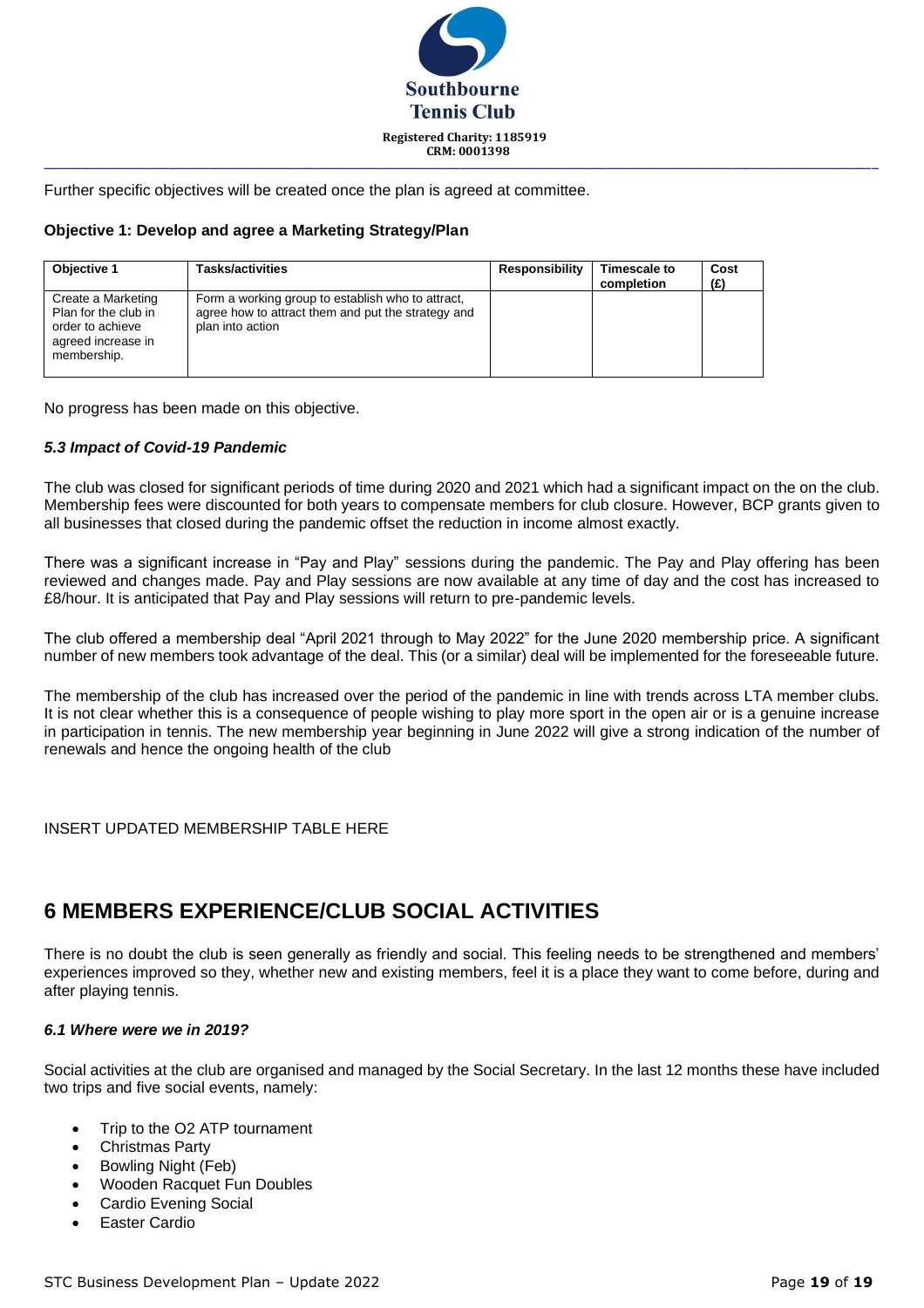

In addition the Social Secretary is responsible for organising catering and kitchen support through the year for (5) club tournaments. On occasions some splinter groups within the club organise their own social activities, and feedback from interviewees suggests this is either because they simply wish to, or because the club is not meeting a sufficiently wide range of requirements. A survey has recently been conducted to ask members what events they would like to see organised in future.

Members do not find the clubhouse environment an inviting one, and it is in need of refurbishment (see section 7 Facilities). Members have said that they visit the club to play tennis, and if they cannot play for any reason (such as an injury or ill health) then they do not come to the club at all, i.e. for any social reason. There is a TV in the clubhouse but it is located away from the main thoroughfare, and does not show any sports channels. In summary therefore, it is the general view of those members interviewed that the club 'offering' is tennis and nothing else.

Analysis of other local clubs and case studies provided by the LTA suggest that there may be opportunities to provide more flexible membership packages, such as trial memberships, family memberships, etc. which can attract additional members to the club. A more flexible approach to membership packages, and payment, will be considered ASAP. The introduction of a joining fee some time ago was undertaken for good reason, but it may well be time to review the suitability of it as we consider different membership models. Finally the current membership is not incentivised in any way to introduce new members, and again this is something that needs to be considered.

In 2019, with changes in TV coverage and supply it should be possible to subscribe to TV channels and show many tennis tournaments at a very affordable cost i.e. <£200 p.a.

Members have made specific suggestions which, if they were possible, would significantly enhance the offering being made to all members, and in some cases might lead to the requirement for additional membership groups. These are:

- Consider modifying the current mini tennis area to facilitate Padel tennis, so it could be used when mini tennis is not in process
- Consider the creation of a Petanque court at the end of courts 1 and 2
- Consider the introduction of chess, bridge or other card games on a structured basis

There appears to be a general desire at the club to have more social activities – however with rare exceptions these are left to the Social Secretary to plan and facilitate. An improved social calendar for the club as a whole can be achieved if more members are involved in planning and facilitating them. Put simply we need to get people to take the lead in organising events.

#### *6.2 Where are we in 2022?*

#### **Objective 1: Member Research**

| <b>Objective</b>                                                                   | <b>Tasks/activities</b>                                                                                                                                       | <b>Responsibility</b> | Timescale to<br>completion | Cost<br>(E) |
|------------------------------------------------------------------------------------|---------------------------------------------------------------------------------------------------------------------------------------------------------------|-----------------------|----------------------------|-------------|
| Review membership<br>groups and identify<br>their expectations,<br>needs and wants | Talk to each member group to establish what is<br>important to them and why they stay with the club.<br>Make recommendation to improve member<br>experiences. |                       |                            |             |

A full membership survey was carried out in November 2021. The highest priority items are detailed below. These priorities will be progressed over the coming months and years.

1) Create a club session specifically for beginners at the weekend to provide a pathway from beginner coaching to Green club sessions. Focus on emphasising to members the different standards for the Red and Green club sessions.

2) Continue the special offer and consider other membership deals for new members during April & May. Encourage prospective members to try tennis at the club without being charged.

3) Consider more use of social media to advertise the club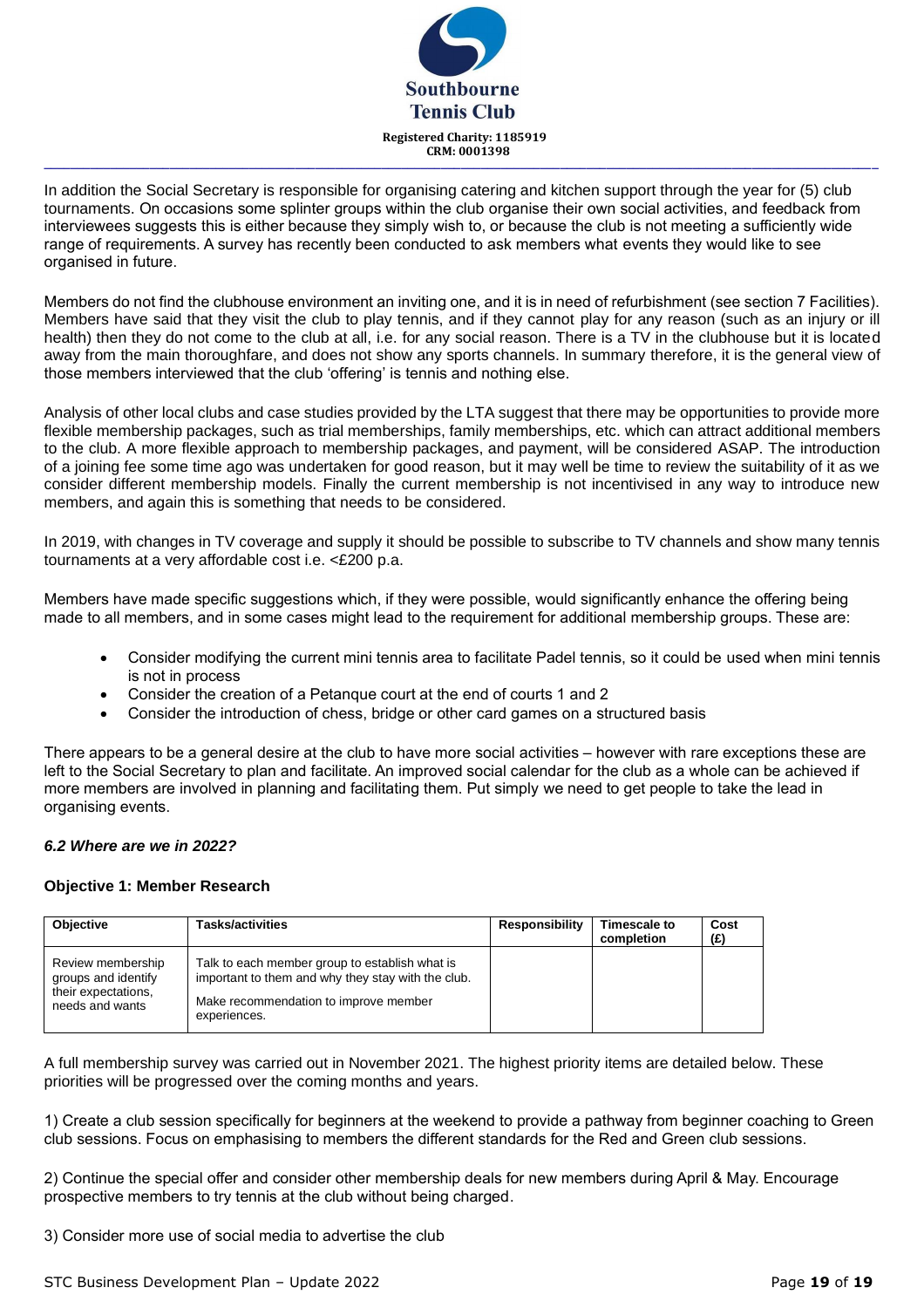

#### 4) Offer a wide range of social activities for members and prospective members

5) Ensure all members have a copy of the club rules and attempt to improve court etiquette

**Objective 2: Revamp/refurbish the club house -** See section 7 (facilities) for details of the action plan

| Objective                                                                                         | <b>Tasks/activities</b>                                                                                                                                                                              | Responsibility | Timescale to<br>completion | Cost<br>(£) |
|---------------------------------------------------------------------------------------------------|------------------------------------------------------------------------------------------------------------------------------------------------------------------------------------------------------|----------------|----------------------------|-------------|
| Establish and agree<br>how member<br>experiences can be<br>improved in line with<br>'Objective 1' | Revamp/refurbish the club house - See section 7<br>(facilities) for details of the action plan but should<br>include:<br>Investigate/trial the introduction of sports channels<br>and re-site the TV |                |                            |             |

The club house was repainted during the third lockdown and all the soft furnishings replaced to give the club house a more modern feel. The doormats have been replaced and issues with the heating have been rectified. There is now a sports channel available for members along with improved Wi-Fi.

#### **Objective 3: Review membership groups and payment terms**

| <b>Objective</b>                                                                                         | Tasks/activities | <b>Responsibility</b> | Timescale to<br>completion | Cost<br>(E) |
|----------------------------------------------------------------------------------------------------------|------------------|-----------------------|----------------------------|-------------|
| Re-introduce a<br>member 'pathway' to<br>encourage new<br>members to develop<br>and become<br>permanent! |                  |                       |                            |             |

The committee is looking to establish a beginners club session at the weekend to encourage those who have received coaching can progress together until they are confident enough to join regular club sessions. New members/beginners will also be encouraged to join in this session.

#### **Objective 4: Review membership groups and payment terms**

| <b>Objective</b>   | <b>Tasks/activities</b> | Responsibility | <b>Timescale to</b><br>completion | Cost<br>(E) |
|--------------------|-------------------------|----------------|-----------------------------------|-------------|
| Review membership  |                         |                |                                   |             |
| groups and payment |                         |                |                                   |             |
| terms              |                         |                |                                   |             |

Membership groups, fees and payment terms are reviewed every year prior to the membership year. The cost for juniors and students has been aligned and frozen over the last 2 years. The discount for over 65s has been reduced to 10% and the definition of "Country Membership" has been amended to ensure that Country members do not have an unfair financial benefit over ordinary Adult Members

#### **Objective 5: Investigate the potential benefits and costs of implementing additional sports (Petangue, Padel tennis)**

| <b>Objective</b>  | <b>Tasks/activities</b> | Responsibility | <b>Timescale to</b><br>completion | Cost<br>(E) |
|-------------------|-------------------------|----------------|-----------------------------------|-------------|
| Investigate the   |                         |                |                                   |             |
| implementation of |                         |                |                                   |             |
| additional sports |                         |                |                                   |             |

The installation of a Padel Tennis court has been investigated. Following issues faced at other local clubs, this project has been put on hold due to the high level of noise produced and the likely impact on and objections from our near neighbours.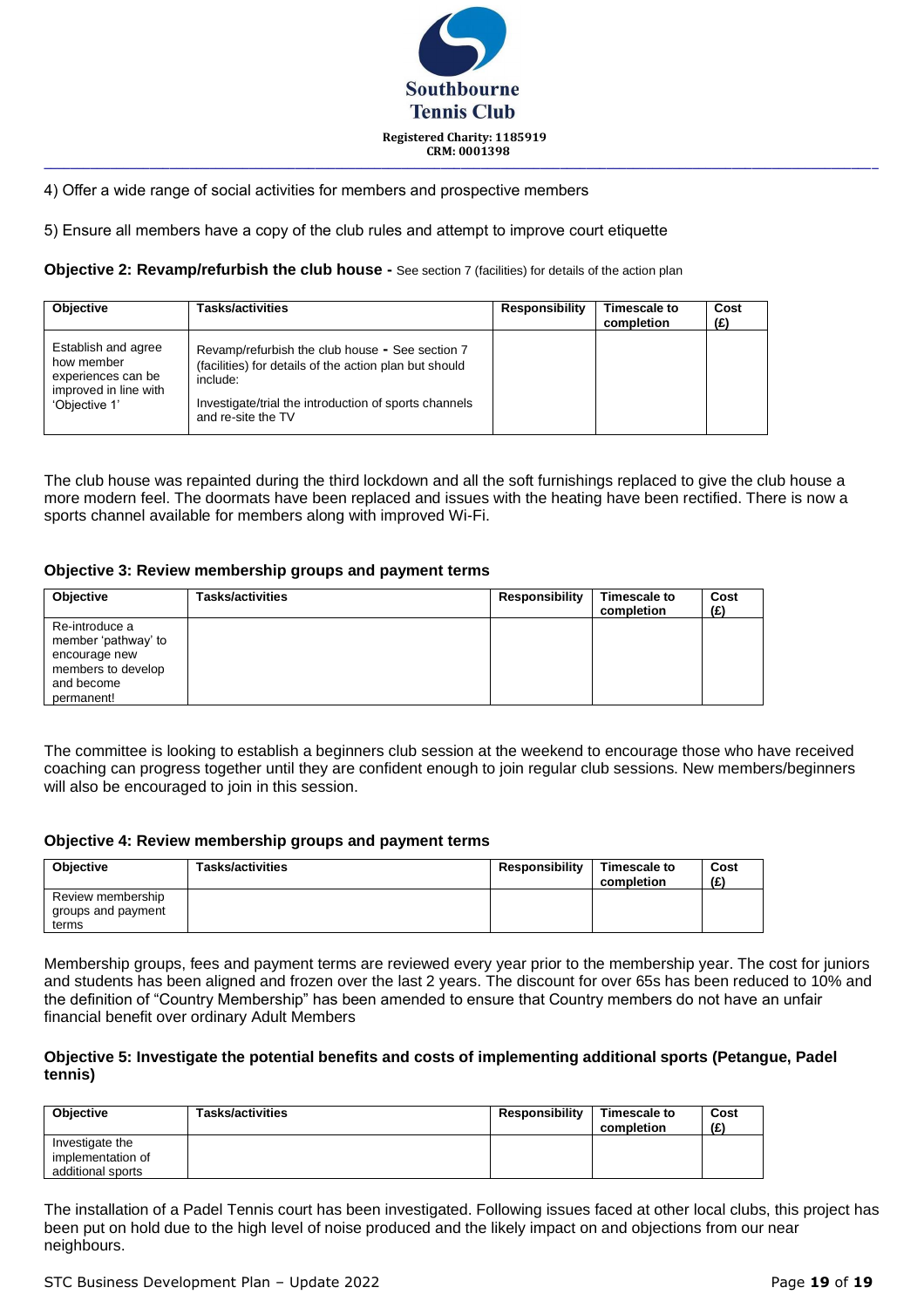

The club has investigated Pickleball which is a version of tennis that is specifically aimed at more senior/less mobile players. As a consequence the club has purchased a set of equipment, a net and has marked out a court on the minitennis court. This court is available to book via Clubspark.

#### **Objective 6: Increase the number of social activities taking place amongst members**

| <b>Objective</b>                           | <b>Tasks/activities</b> | Responsibility | Timescale to<br>completion | Cost<br>(£) |
|--------------------------------------------|-------------------------|----------------|----------------------------|-------------|
| Improve the number of<br>social activities |                         |                |                            |             |

During the pandemic it was not possible to organise social events. However a successful Christmas Party was held in December 2021 and a Quiz Night is planned for April 2022.

Attempts will be made to engage with a member(s) to help with social events.

### **7 COMMUNICATIONS AND MARKETING**

This section looks at communications in the widest sense – both internally to members and externally to other parties. It reviews how we advertise or broadcast the presence of the club, and how we promote or sell the facilities we have.

There is a clear link here with the Marketing and Business Development Plan and Marketing Committee Member. This section highlights objectives relating to communication methods, style and effectiveness.

#### *7.1 Where were we in 2019?*

#### *Communications*

Members receive a weekly email update on any relevant items from the Social Secretary. The chairperson also publishes a monthly email update. Any replies or queries to these email updates are responded to in a timely fashion, and reviewed by the membership secretary.

There are no external communications, to any specific body, on a regular basis at this time.

Sending text messages to members is currently not viable, but has been identified as an opportunity, and raised with the support team for the Club Spark system, who have agreed to look into this.

#### *Marketing – this will fall under the remit of the newly created Marketing and Business development Committee position.*

The club has a website which is in the process of being re-designed and updated to reflect the fact that the way people access the site has changed and are more likely to use mobile technology. The content and style has been completely reengineered and it is in the process of being reviewed and will appear shortly.

The Social Secretary also maintains the club's Facebook page on a regular basis.

The club is not marketed in any way, other than by having a web site. There is no responsibility at committee level for marketing. On occasions in the past The Club have had advertisements in the local press, but this has been rare and not as part of any structured marketing plan.

#### *7.2 Where are we in 2022?*

Communication has been somewhat haphazard and of varying quality. Whether we are talking about notice boards, emails, websites etc. communication needs to be reviewed and improvements made.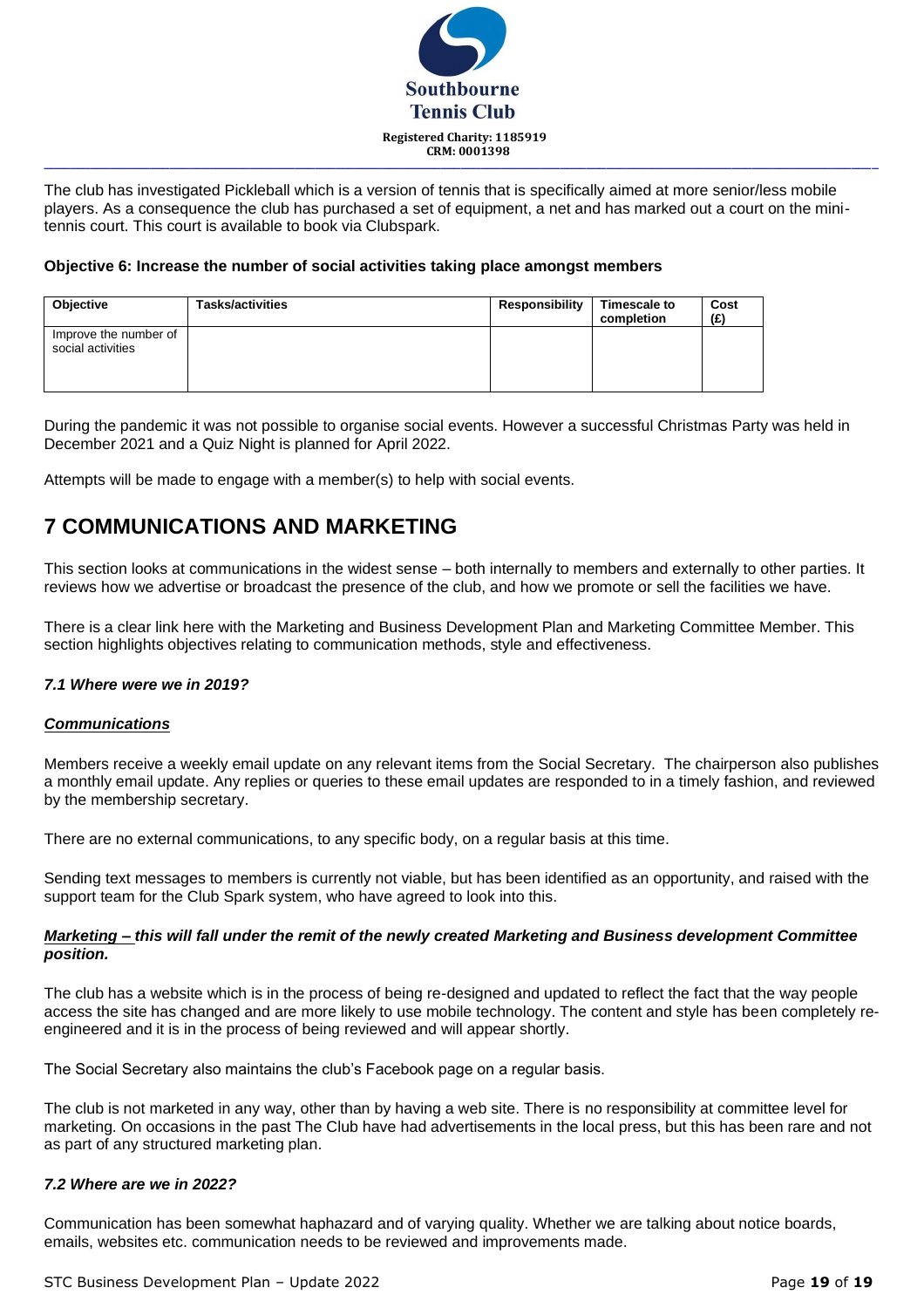

**\_\_\_\_\_\_\_\_\_\_\_\_\_\_\_\_\_\_\_\_\_\_\_\_\_\_\_\_\_\_\_\_\_\_\_\_\_\_\_\_\_\_\_\_\_\_\_\_\_\_\_\_\_\_\_\_\_\_\_\_\_\_\_\_\_\_\_\_\_\_\_\_\_\_\_\_\_\_\_\_\_\_\_\_\_\_\_\_\_\_\_\_\_\_\_\_\_\_\_\_\_\_\_\_\_\_\_\_\_\_\_\_\_\_\_\_\_\_\_\_\_\_\_\_\_\_**

#### **Objective 1: Review and agree Communication improvement plans**

| Objective 1                                                                   | <b>Tasks/activities</b> | Responsibility | Timescale to<br>completion | Cost<br>(£) |
|-------------------------------------------------------------------------------|-------------------------|----------------|----------------------------|-------------|
| Review all<br>communication and<br>make<br>recommendations for<br>improvement |                         |                |                            |             |

The main method of communication to members is email via Clubspark. Facebook is also used by the head coach to communicate with members and advertise to subscribers. The club is looking at using Facebook paid for adverts to promote the club locally. In addition, the club is looking to use free advertising in the local magazine Southbourne Eye.

#### **Objective 2: Achieve clearer and more focused communication within the club**

| Objective 2                                                              | <b>Tasks/activities</b> | Responsibility | Timescale to<br>completion | Cost<br>(E) |
|--------------------------------------------------------------------------|-------------------------|----------------|----------------------------|-------------|
| Improve clearer and<br>more focussed<br>communication within<br>the club |                         |                |                            |             |

A monthly email is sent to all members with topics of interest. An issue exists with a small number of senior members who do not use electronic communication methods. A method of using hard copy is being investigated.

#### **Objective 3: Update the web site**

| <b>Objective 2</b>            | <b>Tasks/activities</b>      | <b>Responsibility</b> | Timescale to<br>completion | Cost<br>(£) |
|-------------------------------|------------------------------|-----------------------|----------------------------|-------------|
| Revamp/update the<br>web site | Currently nearing completion |                       |                            |             |

The website has been updated and is kept up to date. It is designed to be a repository for information about the club for both members and prospective members.

### **8 CLUB PROGRAMMES & COMPETITIONS**

#### *8.1 Where were we in 2019?*

The Club's tennis programmes and quality coaching are designed to ensure players are always improving. The Club offers many programmes and competitions to its membership, and to outside participants to encourage and support their tennis enjoyment and development. It has evolved a coaching programme that aims to meet the times and needs of all age groups and abilities that play at the Club.

Throughout its history the club has developed quality tennis players and competed successfully in Dorset and Hampshire leagues. The Club junior tennis programme is recognised as one of the best in the county with over 150 children enjoying tennis lessons every week as part of The Club junior and mini coaching programme, including some of the best junior players in Dorset.

The Club aims to run enough teams for the number of members wishing to play. It runs a squad system for each of the teams, with a captain at the start of each season. The club tries to pick the best players for each squad. All team members are expected to be ambassadors for Southbourne Tennis Club. Team selection is based on: doubles success/experience at Club or other representative level; doubles results; flexibility to play with different partners and in a team environment; fitness to play 2 doubles matches; availability; behaviour and attitude on and off court; rating.

The Club is involved in the following competitive tennis: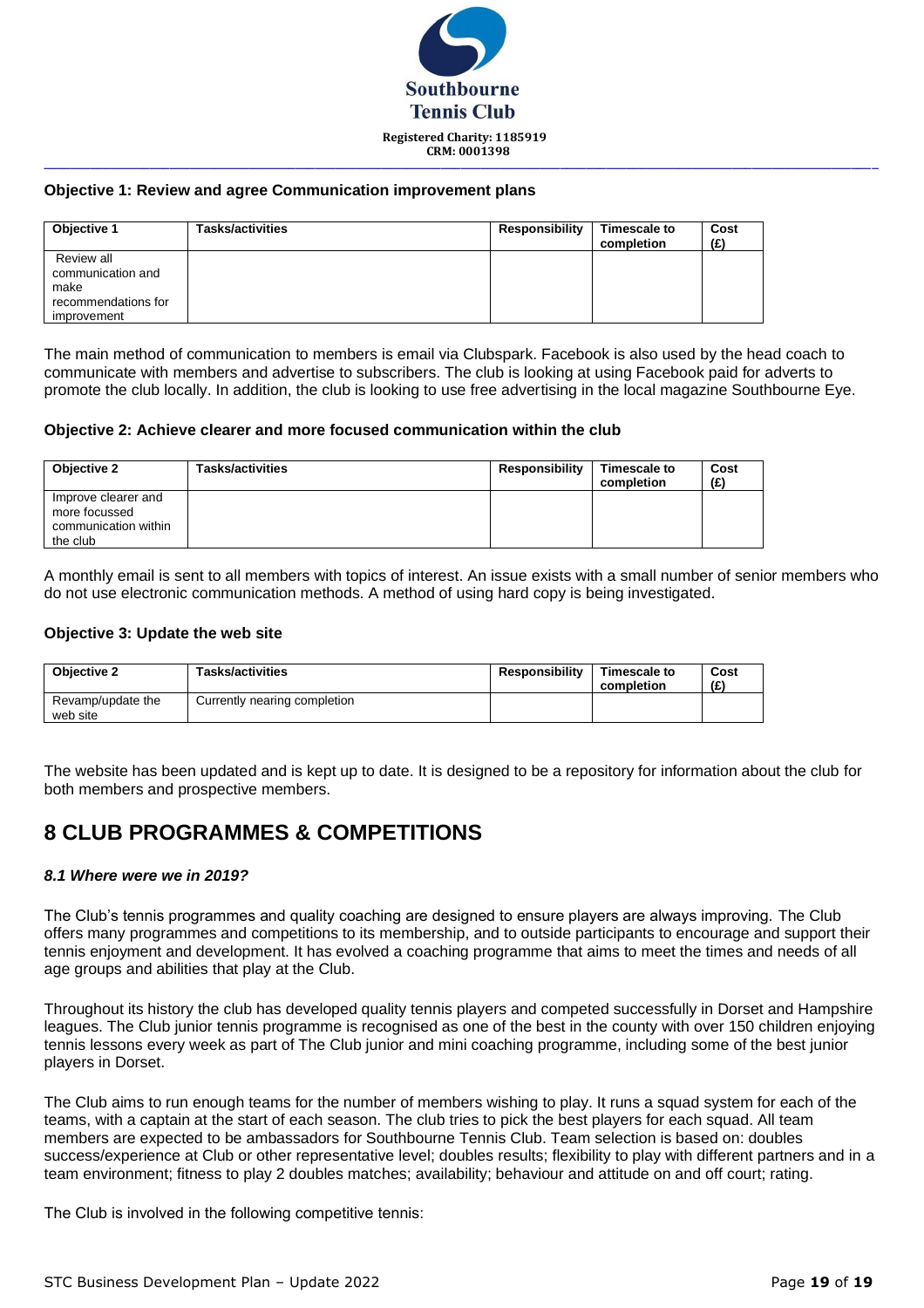

- The men's Aegon Team Tennis 1st team are in the National League. The Ladies team plays in the Regional League and the men's 2nd team play in the County League.
- Dorset League. This is a two pair doubles league playing other Clubs in Dorset. We enter 2 men's teams, 3 ladies teams, 2 mixed teams, and 2 vets teams (1 Ladies 1 Mens)
- Two adult teams (1 ladies' 1 men's) entered into the Summer Hampshire and Isle of Wight League. At the moment this is a 3 pair league but may be changed to 2 pair.
- Team Tennis events. This is four singles and two doubles against other Clubs.

#### *8.2 Where are we in 2022?*

Dorset league tennis has been severely disrupted during 2021 & 2022. Many matches were played at various times with others being cancelled for some months. Summer 2022 will be the first uninterrupted league for three years.

The club has entered a third mixed team into the Dorset league.

## **9 COMMUNITY OUTREACH & DEVELOPMENT**

Developing effective links with the local community to generate increased awareness of the club and to help grow The Club's membership is vital. Establishing and maintaining purposeful links with local schools, colleges, the university, and other community partners can help promote that The Club is open and welcoming to all members of society.

Further developing Club-schools links can be extremely beneficial in attracting more young players. However, the difficulty of encouraging the transference of young people from the school to a club environment to continue playing tennis should not be underestimated. Schools and The Club will need to put a great deal of focus on supporting young people to feel comfortable and welcome in stepping into a brand new, often more challenging, club environment.

Developing more community links is challenging, but if the club is keen to grow then it is essential. Creating these links has the potential to help The Club attract more players, and result in greater revenue through club membership fees. It will also increase local awareness and interest in The Club, and tennis in general. These links make it more likely that The Club will receive funding and support from local organisations.

#### *9.1 Where were we in 2019?*

Over the past six years The Club has developed an extensive and very effective Community Outreach Programme. This has nearly 150 participants from the following initiatives:

- Learning disabilities Open (Pay and Play) Coaching session; on a Saturday afternoon at 3.30pm for an hour.
- Boveridge House School. This coaching session is on a Saturday morning at 11.30am for an hour.
- Linwood School. On a Wednesday afternoon at 1.45am for an hour.
- Boscombe Resource centre. This coaching session is for adults with a range of disabilities and mental health needs. Sessions happen every Wednesday morning at 11am and every other Monday at 2pm.
- Learning disability tournament. Currently, 14 attend. STC held the 1st Learning Disability tournament in the UK, with 14 attendees with varying levels of Learning Disabilities.
- Annual fundraiser for Children's Charity. For the last 2 years The Club has run a fundraiser for different children's charities and raised over £3000.
- Tuesday Learning Disability Club. This gives people who wouldn't have ever taken part in tennis the opportunity to have a go.
- Coping with Chaos. For the Coping with Chaos charity.
- Wheelchair users. The Club has 2 wheelchair users. Also Boscombe Resource centre have 4 attendees who are wheelchair users. We currently have 2 wheelchairs at the club.

The Club is extremely proud of its Community Outreach Programme, run by the coaching team and volunteers. However the Programme is not self-financing without the support of The Club and coaches, and lacks sufficient grant and sponsorship funding to make it sustainable long-term, or to expand further at this time.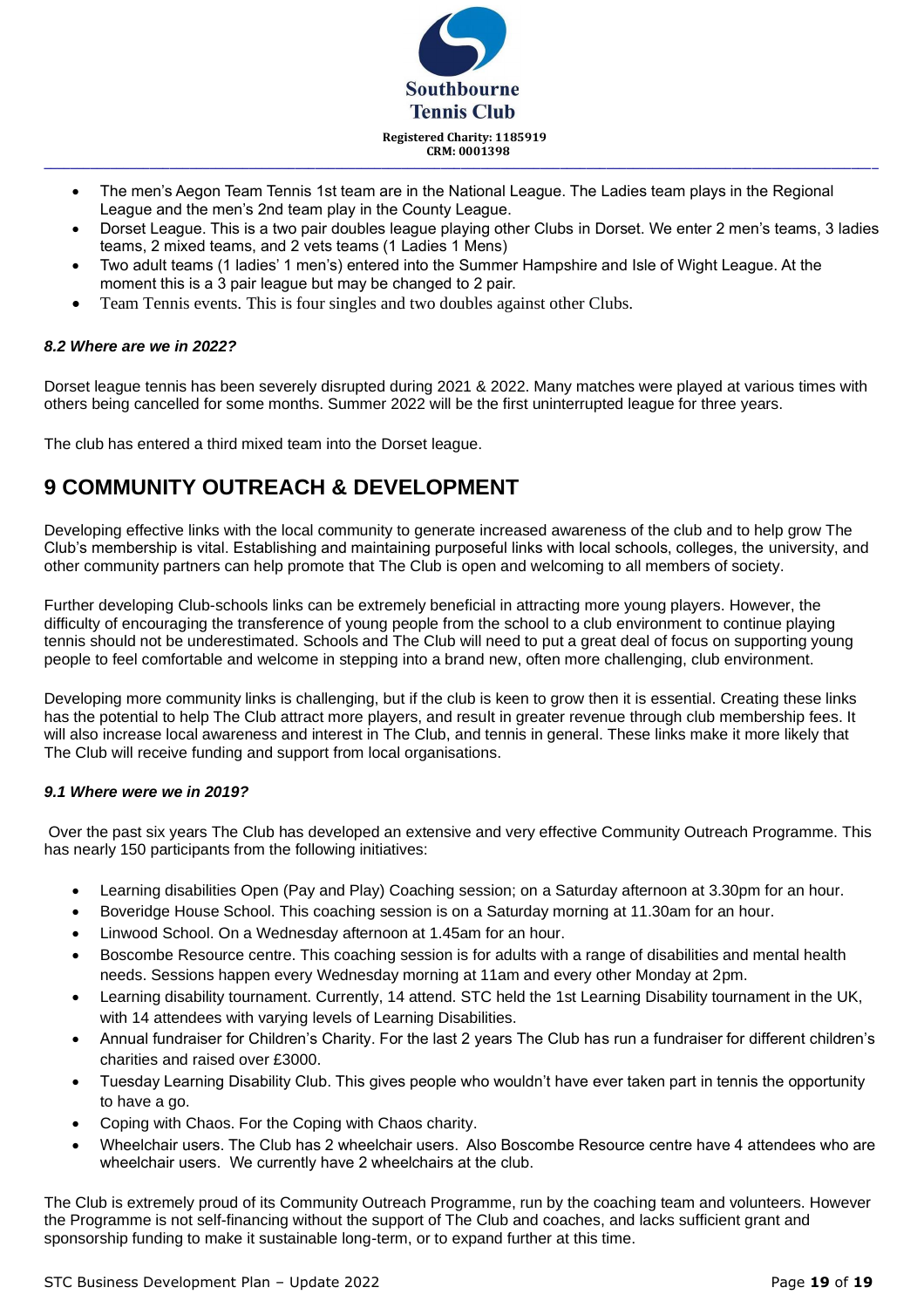

**\_\_\_\_\_\_\_\_\_\_\_\_\_\_\_\_\_\_\_\_\_\_\_\_\_\_\_\_\_\_\_\_\_\_\_\_\_\_\_\_\_\_\_\_\_\_\_\_\_\_\_\_\_\_\_\_\_\_\_\_\_\_\_\_\_\_\_\_\_\_\_\_\_\_\_\_\_\_\_\_\_\_\_\_\_\_\_\_\_\_\_\_\_\_\_\_\_\_\_\_\_\_\_\_\_\_\_\_\_\_\_\_\_\_\_\_\_\_\_\_\_\_\_\_\_\_**

#### *9.2 Where are we in 2022?*

#### **Objective 1: Make the Club's Community Outreach Programme self-funding and expand it further.**

| Objective 1<br>Make The Club's               | <b>Tasks/activities</b> | Responsibility | <b>Timescale to</b><br>completion | Cost<br>(E) |
|----------------------------------------------|-------------------------|----------------|-----------------------------------|-------------|
| <b>Community Outreach</b><br>Programme self- |                         |                |                                   |             |
| funding and expand it<br>further.            |                         |                |                                   |             |

The club continues to provide a high quality community programme. Our head coach, Dave Sanger, has been highlighted within the Dorset region and nationally for his approach and commitment to the disability programme in particular.

The community programme has featured on the local BBC news and the Chairman of the National LTA and officials of the Dorset LTA visited the club to witness some of the activities taking place.

The club is still seeking a member to lead the fund raising aspects of the community programme. The coaching team and committee members have supported a number of outreach activities including Festival Coast Live and the Boscombe Carnival.

### **10 FACILITIES MANAGEMENT, MAINTENANCE & DEVELOPMENT**

#### *10.1 Where were we in 2019?*

The Club has the following tennis facilities:

- Six 6 flood-lit all weather tennis courts. These were resurfaced with carpet between 2011 and 2012.
- Floodlighting, provided for all six courts.
- A macadam mini tennis court.
- A clubhouse: with changing facilities upgraded in 2013, including provision of disabled showers and toilets; a kitchen; double glazing and heating; furnished main room, large enough to hold social functions; small function/meeting room.
- Parking for 20 cars.
- Grounds, maintained by members to good condition.
- Fencing.

There are other council run tennis courts in the area but they do not have the same facilities such as floodlights or mini tennis zone. There is no private members club in the immediate vicinity. The club is unique in that we are the only club which leases its courts from Bournemouth Borough Council (BBC) but which retains full, independent responsibility for the maintenance of all courts plus the surrounding area.

The grounds and facilities are maintained largely by volunteers. Two individuals also specifically maintain areas of garden. Suppliers are only engaged as and when required due to costs involved.

Members are invited to regular 'maintenance mornings' held on Sundays, approximately every 3 or 4 months, when 5 or 6 members attend and undertake a variety of maintenance jobs as requested by the Facilities Manager. There is a grass cutting schedule which operates in the summer.

Whilst members do get engaged when requested in maintenance activity, the Committee member for Maintenance always has a full work schedule and attends the site up to four times per week in order to both maintain the site facilities and to fix or resolve issues that arise.

A 'Schedule of Works' has been created, listing all possible items that may need maintenance or replacement across the entire site. Based upon this comprehensive Schedule, a Facilities Plan has been drafted, and the associated cost estimates applied. This schedule of works covers the period January 2018-December 2027. The schedule indicates a cost requirement of £117,000 over the period to end 2022. These costs have yet to be classified as operational or capital,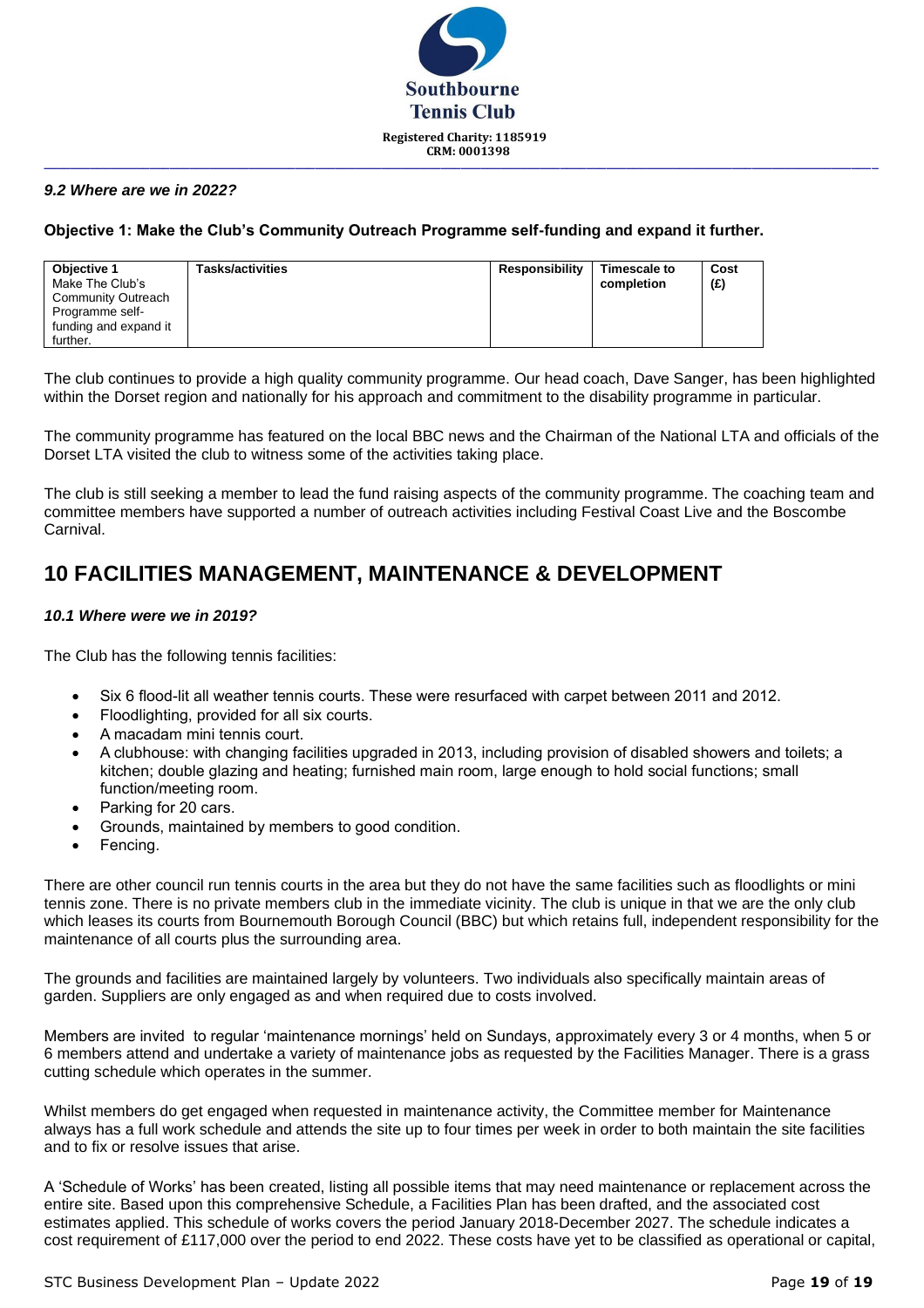

and have not yet been applied to any budget. The schedule of works will also need to be updated to include investment decisions arising from this Development Plan.

The clubhouse is not seen as an inviting environment (see section 5.2) and is in need of refurbishment. The furniture in the club house is donated and generally very worn.

During the creation of this Development Plan members have made some helpful suggestions with regard to changing the facilities in order to provide an improved 'offering'. Investigating the feasibility and merits of these has been set as objectives in section 5 and is repeated here.

Based upon LTA guidelines, for the number of participants The Club should theoretically be providing 7 courts. With this in mind on 5<sup>th</sup> February 2018 The Club has gained planning permission for a 7th Court, with the usual condition that it must implemented/commenced within 3 years, (i.e. by 5th February 2021).

#### *10.2 Where are we in 2022?*

#### *Objective 1: Plan to implement the 7th court, subject to The Club gaining charitable status*

| <b>Obiective 1</b>             | <b>Tasks/activities</b> | Responsibility | Timescale to<br>completion | Cost<br>(E) |
|--------------------------------|-------------------------|----------------|----------------------------|-------------|
| Plan the 7 <sup>th</sup> Court |                         |                |                            |             |

This project has been planned and assessed with planning permission being granted for the court. However, the project has been put on hold due to the high cost and the lack of ability to find an individual to manage a large fund raising campaign.

#### **Objective 2: Revamp/refurbish the club house**

| <b>Objective 2</b>   | <b>Tasks/activities</b>                       | <b>Responsibility</b> | <b>Timescale to</b><br>completion | Cost<br>(£) |
|----------------------|-----------------------------------------------|-----------------------|-----------------------------------|-------------|
| Revamp/refurbish the | Update the clubhouse (new colour scheme, new  |                       |                                   |             |
| club house           | chairing and layout, TV relocated with tennis |                       |                                   |             |
|                      | channels available, etc)                      |                       |                                   |             |

The club house was repainted by the coaches during the third lockdown and all the soft furnishings replaced to give the club house a more modern feel. The doormats have been replaced and issues with the heating have been rectified. There is now a sports channel available for members along with improved Wi-Fi.

#### **General Maintenance**

It has not been possible to attract any members to carryout general maintenance around the club. This has led to the employment of a handyman to carry out a backlog of maintenance identified during a Health and Safety audit in January 2020 in addition to resolving ongoing problems. This arrangement is working very well and an annual budget of £4k has been set aside.

#### **Objective 3: Investigate the potential benefits and costs of implementing additional sports (Petanque, Padel tennis)**

| Objective 3       | <b>Tasks/activities</b> | Responsibility | Timescale to<br>completion | Cost<br>(E) |
|-------------------|-------------------------|----------------|----------------------------|-------------|
| Investigate the   |                         |                |                            |             |
| implementation of |                         |                |                            |             |
| additional sports |                         |                |                            |             |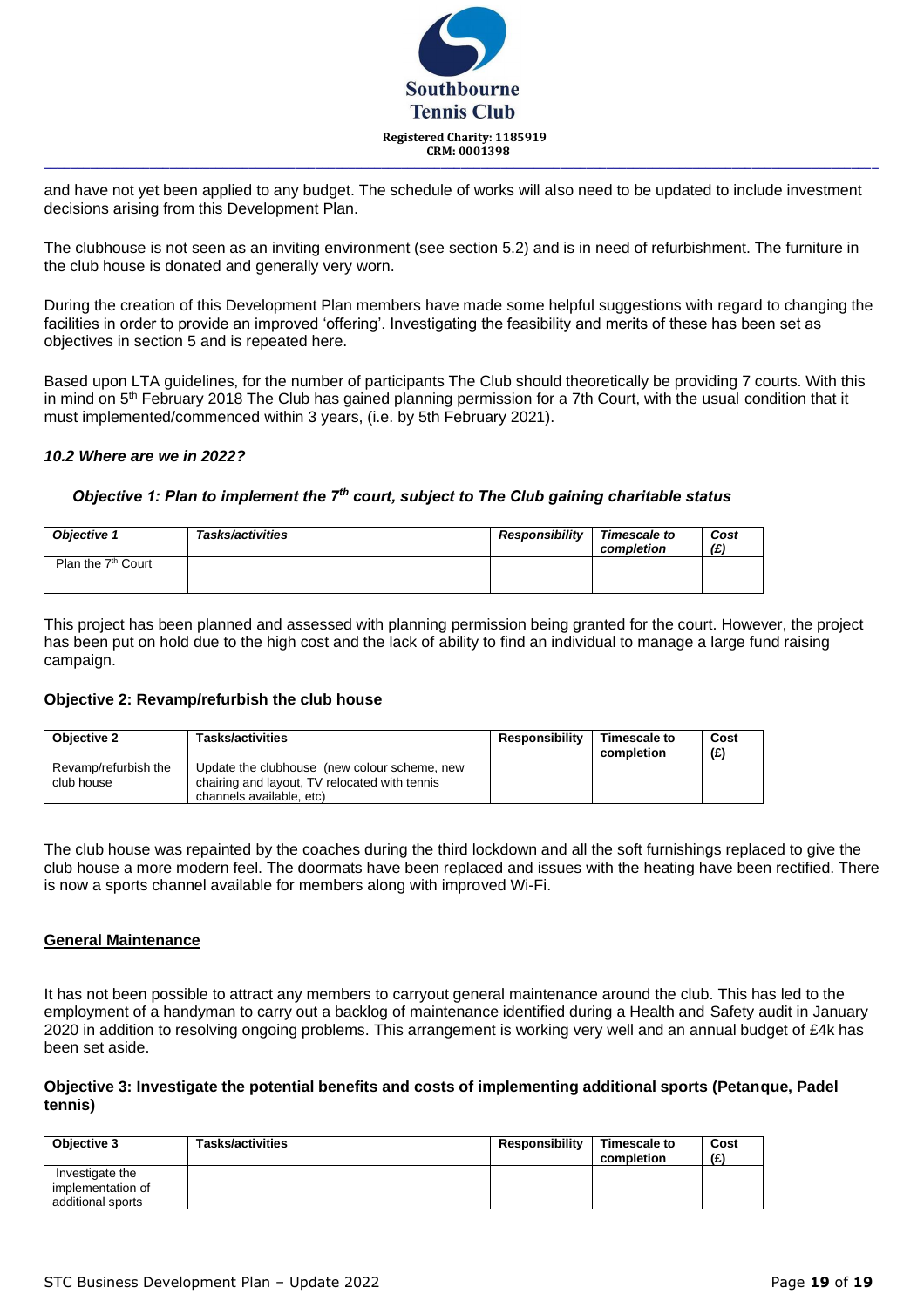

A Padel Court was investigated and plans were drawn up. The mini-court is not large enough to accommodate a Padel Court. Negotiations with BCP would be necessary to acquire a small piece of land adjacent to the mini-tennis courts. The cost of a court would be approximately £40k. A nearby local club has withdrawn planning permission for a number of Padel Tennis courts due to objections from local residents about the noise levels. The club has decided not to progress this project until the outcome of progress at the other club is clear.

**\_\_\_\_\_\_\_\_\_\_\_\_\_\_\_\_\_\_\_\_\_\_\_\_\_\_\_\_\_\_\_\_\_\_\_\_\_\_\_\_\_\_\_\_\_\_\_\_\_\_\_\_\_\_\_\_\_\_\_\_\_\_\_\_\_\_\_\_\_\_\_\_\_\_\_\_\_\_\_\_\_\_\_\_\_\_\_\_\_\_\_\_\_\_\_\_\_\_\_\_\_\_\_\_\_\_\_\_\_\_\_\_\_\_\_\_\_\_\_\_\_\_\_\_\_\_**

#### **Other Improvements and plans 2022**

The club has replaced the halogen flood lights with LEDs. The cost was approximately £43k with a £5k grant from the Dorset LTA.

The far end of the carpark has been tarmacked and 19 spaces marked out at a cost of approximately £19.5k

The replacement of the court surface of courts 1-3 is due to take place during 2022 with courts 4-6 being resurfaced during 2025 subject to finances. There is also consideration being given to resurfacing the mini-tennis court in 2025 to incorporate markings for mini-tennis and Pickleball. Again this is subject to available finances.

Issues have been highlighted with corrosion of fencing posts. The club will investigate the cost of replacing the fence posts and the project will be added to the capital development plan.

### **11 WORKFORCE DEVELOPMENT**

#### 11*.1 Where were we in 2019?*

The Club is managed by volunteers, led by the Chairperson and supported by the committee and any club members who are willing to help with their specific area of expertise as well as helping with social and maintenance activities. The Club needs to find more ways to help people volunteer their expertise.

The Club has a contract with Dave Sanger Tennis Coaching Ltd. The coaching contract is for the design and delivery of an agreed coaching programme. A fee is payable to the Coach in respect of administrative aspects including: marketing; correspondence with members; preparation of programmes for members; co-ordination of coaching staff; assisting the Junior coordinator; organising teams; undertaking school visits; attending competitions; preparation of progress reports; attending meetings; attending LTA county activities; and other general administrative duties.

The Club has 3 resident and one visiting coach providing: individual and group adult and junior coaching; mini tennis; cardio tennis; schools tennis; and disability tennis.

#### *11.2 Where are we in 2022?*

Delivery of this Development Plan will require significant financial resource, but also takes a large amount of human resource. It should not be underestimated the time and skills required from club volunteers to deliver the objectives identified. The Club will need to analyse what human resource it needs to implement the priority objectives. Once this has been reviewed the club should look at how best to recruit the appropriate volunteers and paid staff to undertake these roles.

Establishing role descriptions can help in both recruiting and retaining volunteers. Understanding what is expected is a large contributory factor that can persuade a person to volunteer their services to the club. The Club will need to be proactive in recognising and rewarding the volunteers for their efforts to develop effectively if the new volunteer recruits leave because they feel under-valued.

The Club will also need to consider how to provide its workforce with the appropriate training and support: whether that is through formal qualifications, or informal mentoring and guidance. The Club will also look to support its coaches by sending them on courses and other appropriate education workshops.

To encourage a volunteering ethos. To invest £500 towards training of volunteers and coaching assistants?